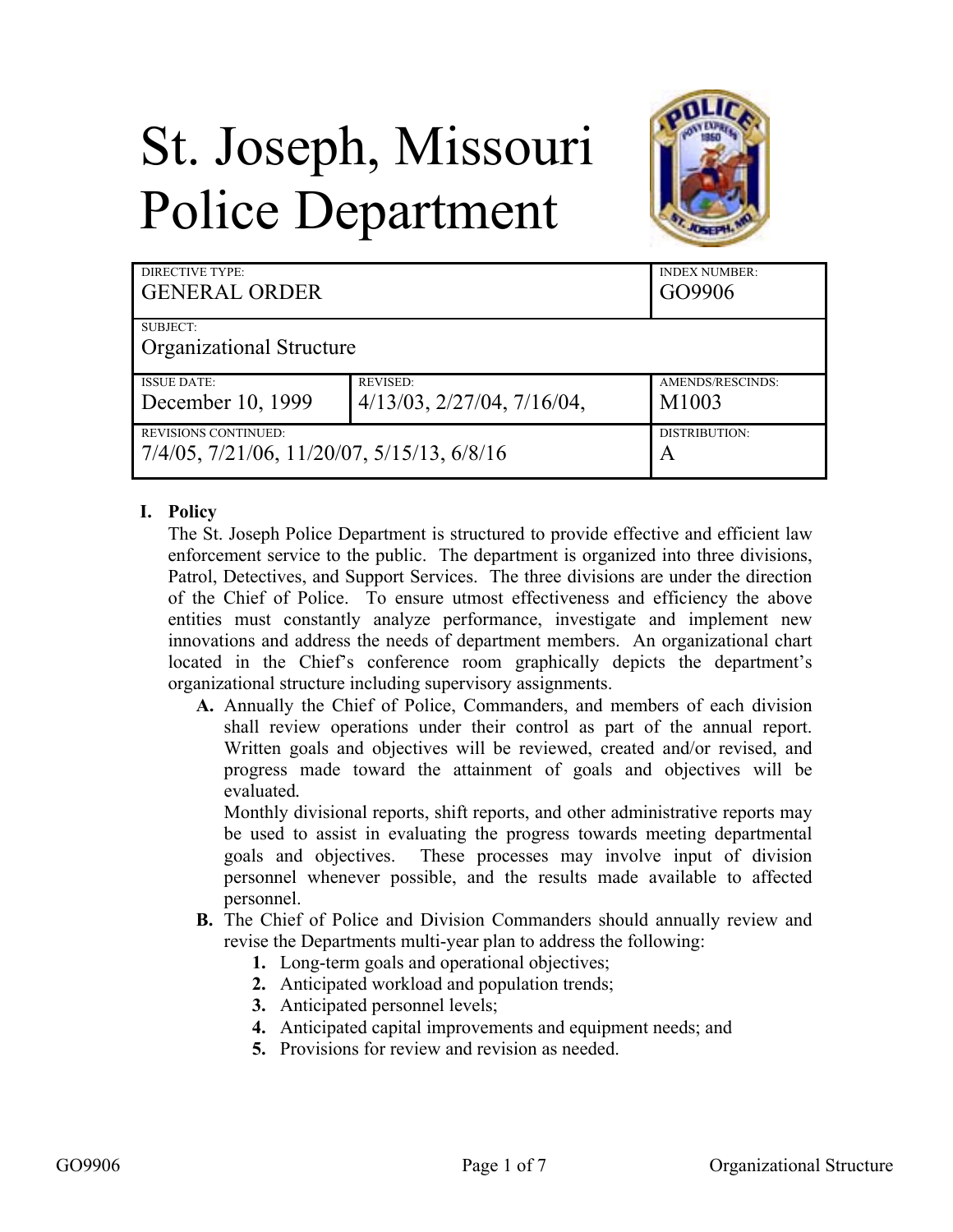#### **II. Unity of Command**

The Chief of Police appoints subordinate department members as supervisors. Each organizational component is under the direct command of a supervisor. Department members appointed to supervisory positions shall be assigned duties commensurate with their rank and authority. Supervisory personnel are responsible for the activities of members under their immediate control.

- **A.** Supervisory members may delegate duties to subordinates. The delegating supervisors always retain the responsibility for accomplishment of the delegated task. A corresponding level of authority necessary to complete the task must accompany delegation of duties.
- **B.** Upon initial appointment and after reassignment, department members must be informed of their assignment, duties, direct supervisor, and chain of command. Each department member shall be accountable to only one supervisor at any given time. Normally, that supervisor is their direct supervisor. However, members shall submit to the authority of other superiors within their chain of command in emergency or unusual situations.

#### **III.Rank Structure**

The City of St. Joseph, MO Human Resources Department classifies noncommissioned members of the department. Commissioned officers may hold ranks, which are listed below. The ranks are in hierarchical order.

- **A.** Chief of Police
- **B.** Police Commander
- **C.** Police Captain
- **D.** Police Sergeant
- **E.** Police Officer / Detective

#### **IV.Department Structure**

**A. Patrol Division:** The Patrol Division is the department's largest division. All other divisions support the operation of the Patrol Division. Its primary functions are to respond 24-hours a day to calls for service from citizens, enforce traffic laws, and work with residents to identify and solve community problems. A Commander administers the division. The three shifts are each supervised by a Captain. Officers are assigned to districts for a period of one year unless otherwise reassigned. The following operations are included within the Patrol Division:

| Traffic Unit                  | <b>Field Training Program</b>   |
|-------------------------------|---------------------------------|
| K-9 Unit                      | <b>Uniform Patrol</b>           |
| <b>School Safety</b>          | <b>School Resource Officers</b> |
| <b>Court Service Officers</b> | <b>Warrant Services Unit</b>    |
| Special Response Team         | Crisis Intervention             |
| Bicycle Patrol                | Crisis Negotiation              |

**B. Detective Division:** The Detective Division is a specialized unit, which performs investigations that require extensive time, specialized training, or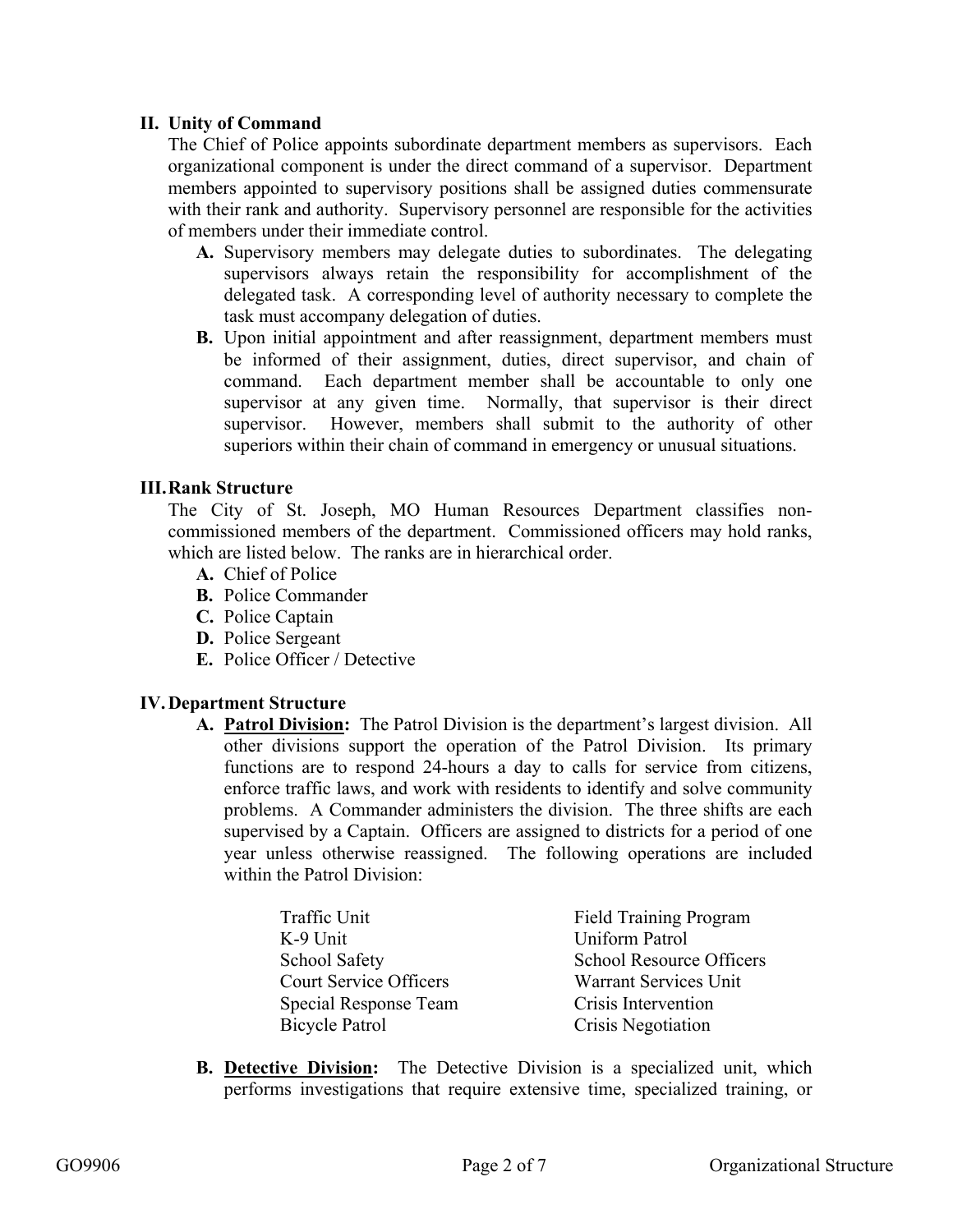when all or part of the investigation needs to be conducted outside of the city of St. Joseph. A Commander administers the division, and is responsible for personnel and resource management as well as establishing policies and procedures concerning operation of the division.

The General Assignment Detectives are assigned to geographical areas. However, because many detectives are experts in different areas of investigation, they may receive assignments outside their normal area of assignment. The following are detective specialties:

| Family Crimes Unit           | Polygraph                 |
|------------------------------|---------------------------|
| <b>Financial Crimes Unit</b> | Electronic Surveillance   |
| Auto Theft                   | Electronic Crimes Unit    |
| Arson Investigation          | <b>Street Crimes Unit</b> |
| Crime Scenes Unit            | Intelligence Officer      |

**C. Support Services Division:** The Support Services Division supports the basic police function of the department. Included under the umbrella of support services are the following units:

| Communications      | Crime Analysis      |
|---------------------|---------------------|
| Records             | Grants              |
| Teleserve           | Evidence Control    |
| Main Control        | <b>Youth Safety</b> |
| <b>Booking</b>      | Planning & Research |
| Vehicle Maintenance | Training Officer    |
| Crime Prevention    | Department Armorer  |

The Support Services Division consists predominantly of civilian personnel who are under the direction of a commander. The following is a brief summary of the components of the Support Services Division:

#### **1. Communications:**

The St. Joseph Communications Center answers calls for service from citizens in Buchanan County, MO. It provides radio dispatch services for the St. Joseph Police Department, the St. Joseph Fire Department, the Buchanan County Drug Strike Force, and the Buchanan County Sheriff's Department. It also receives and transfers ambulance calls for service. The National Crime Information Center/ Missouri Uniform Law Enforcement System (NCIC/MULES), crime information computer system is accessible from the communications center and provides information on wanted persons/property as well as necessary criminal history information.

#### **a. Computer Operations:**

Provides and maintains computer services for the operations of communications, records, detectives, patrol, administration, and support services.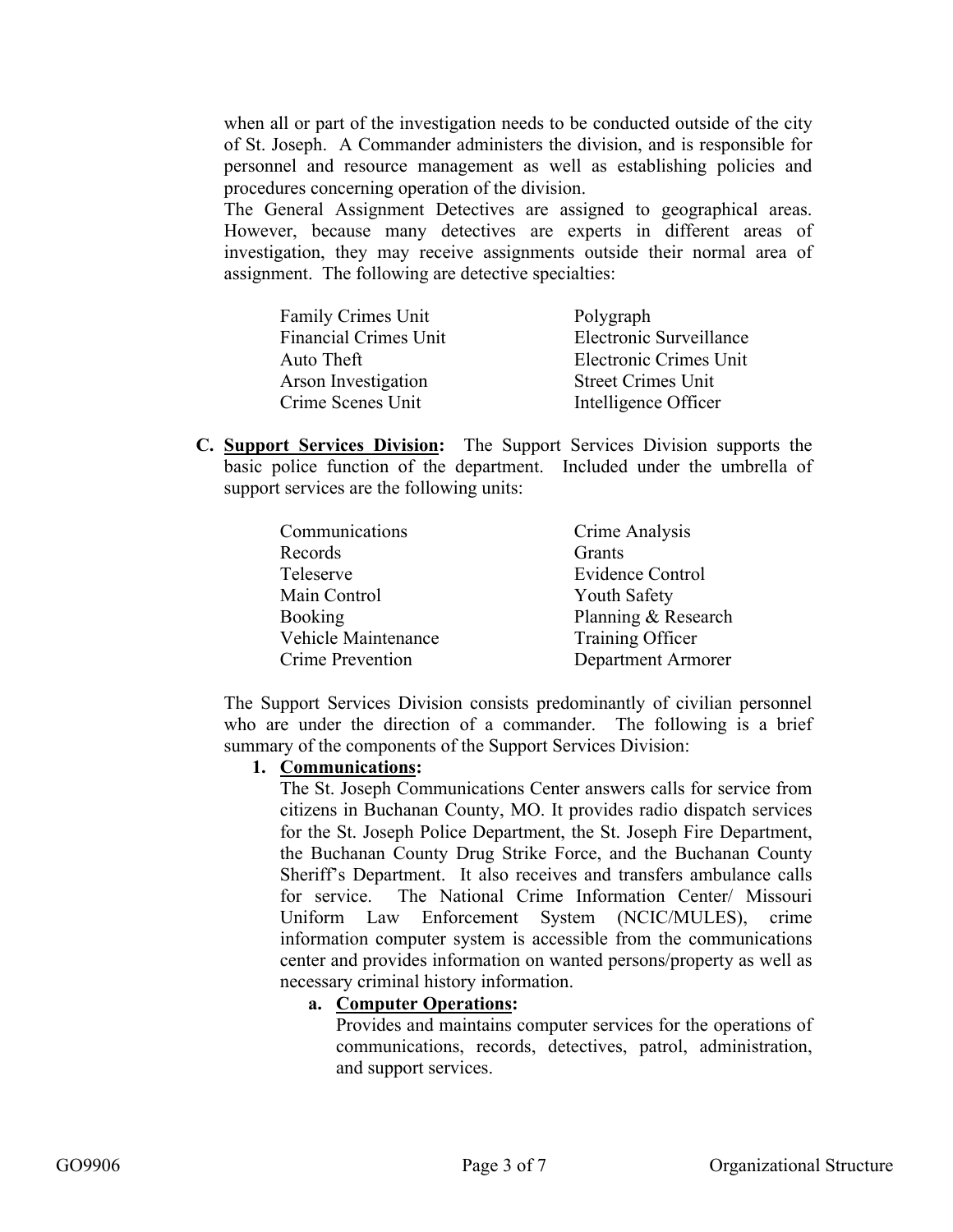# **2. Records:**

The Records Unit stores all official police reports, traffic reports, summonses, investigative reports, and all other pertinent police records. Records also maintains some police suspect photographs (mug shots), and fingerprint cards. Records accumulates and forwards all relevant Uniform Crime Report information statistics to appropriate Federal and State organizations as requested. Records personnel maintain business hours to serve the needs of the public concerning police documents and information.

# **3. Teleserve:**

Teleserve is responsible for taking police reports over the telephone and from victims who prefer to come to the Law Enforcement Center to report incidents that do not require a commissioned officer. Teleserve maintains the departments tow records. It also provides notary services for the department.

# **4. Main Control:**

Main control employees control the ingress and egress from the booking areas, controlled parking lots, and secured outside grounds. They monitor and attend to walk-in traffic in the lobby of the Law Enforcement Center after business hours. They also assist the Records Unit with data entry tasks.

# **5. Booking:**

Booking's responsibilities include receiving incarcerated persons, entering their information into the computer system, ensuring that bond schedules are met before release, securing personal property, checking on the welfare of those incarcerated, and performing other duties as needed.

# **6. Vehicle Maintenance:**

Vehicle Maintenance personnel are responsible for maintenance and repair of the department's entire fleet of vehicles. When major or specialized repairs are beyond the ability of vehicle maintenance, they obtain bids and arrange for those repairs. Once those repairs are completed, vehicle maintenance performs inspections and in-house tests to ensure that the work was completed satisfactorily. Vehicle Maintenance also maintains records of all maintenance, repairs, supplies, and expenses.

# **7. Crime Prevention:**

The Crime Prevention position is responsible for planning, initiating, and supervising the Department crime prevention efforts. Programs include: home/business surveys, neighborhood watches, community policing efforts, and conducting public safety and crime prevention seminars. Crime Prevention provides training to both the public and department personnel concerning crime prevention.

# **8. Crime Analysis:**

Crime analysis is responsible for collecting and analyzing data associated with crime and safety issues. That data is analyzed for the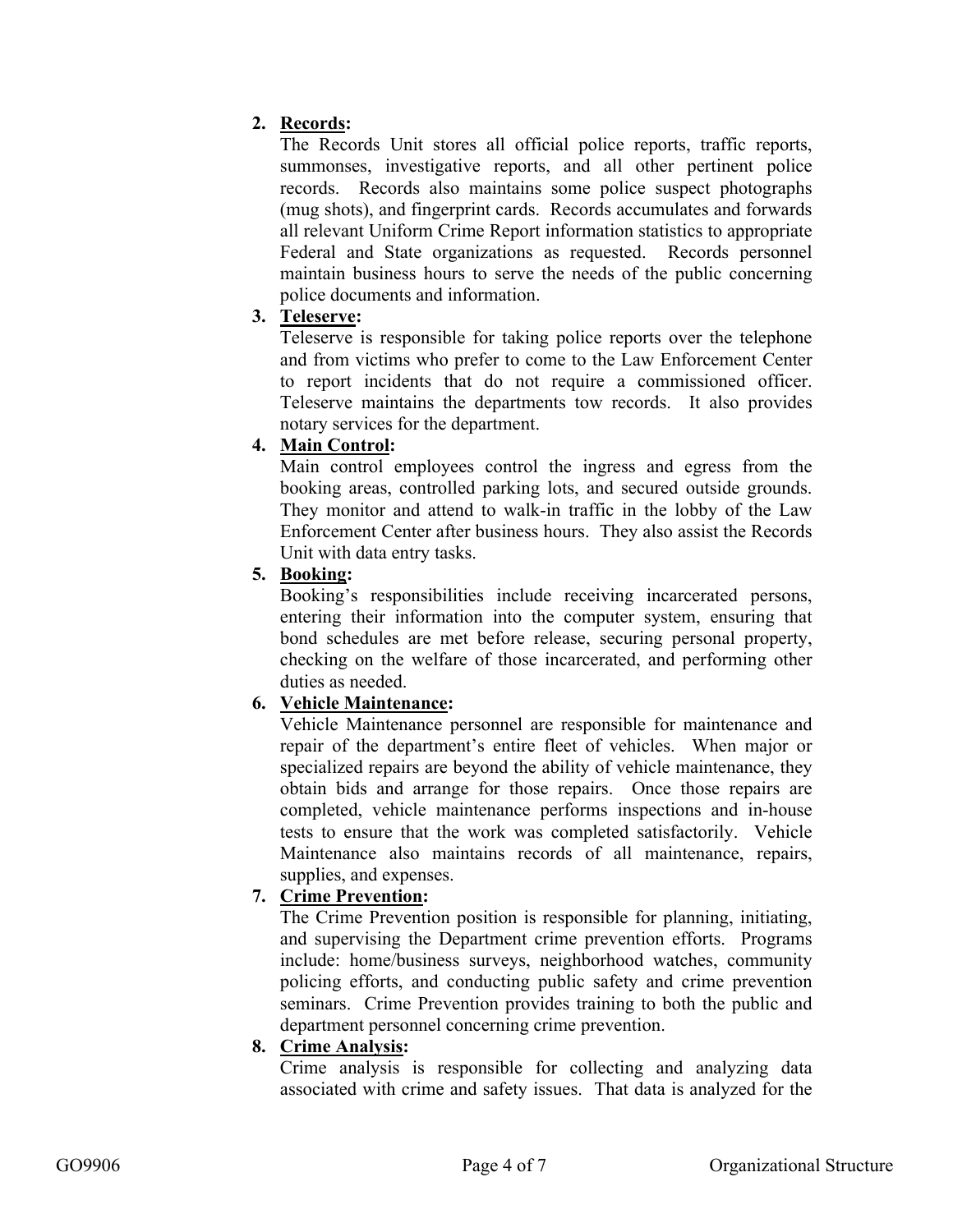purpose of program development and assisting officers to perform their job more effectively. Analytical reports generated by the crime analyst shall be distributed to the Commander of the affected unit as well as the requesting person/s.

# **9. Evidence Control:**

An Evidence Control technician is responsible for receiving, recording, storing, retrieving and destroying items that are no longer needed as evidence.

#### **10. Planning and Research:**

This position, which coincides with the Crime Analyst position, collects data and researches program concerns as requested by the Chief of Police or Command Staff. Utilizes personnel trained in retrieving statistical information generated by the Department computer system to determine service and manpower needs. Provides unit administrators requested workload and other statistical information required for the budget, service plan and annual reports for the purpose of more efficient allocation of personnel and resources. Coordinates grant activities based on Departmental needs and opportunities. Acts as project manager for grants received.

#### **11. Training Officer:**

The Training Officer attends to the training needs of the department and those required by the State of Missouri. It is the policy of the department to do career tracking, thereby merging the needs of the organization with the desires of the employee when possible. The Training Officer is responsible for maintaining all records associated with training.

#### **12. Department Armorer:**

The Department Armorer is responsible for the maintenance of all department owned firearms, firearms records, and firearms maintenance records. The Department Armorer assists the training division in planning and coordinating firearms qualifications/training, and may serve as a firearms instructor and other duties as assigned.

**D. Administration:** The Chief of Police is the Chief Executive Officer of the Department. He is responsible for the overall operation of the Police Department. In addition, the chief should maintain a constant presence in the community and have as much personal contact with department employees as possible. Also assigned to this division are the Policy Compliance Manager, the Professional Standards Sergeant, the Administrative Assistant and a Secretary.

#### **1. Public Information Officer (PIO):**

The Chief of Police will appoint a Public Information Officer (PIO) for the department. The PIO's term of service will be at the discretion of the Chief of Police. The PIO will compile and distribute news releases, be available to the members of the media for general information purposes, direct the media to the appropriate person for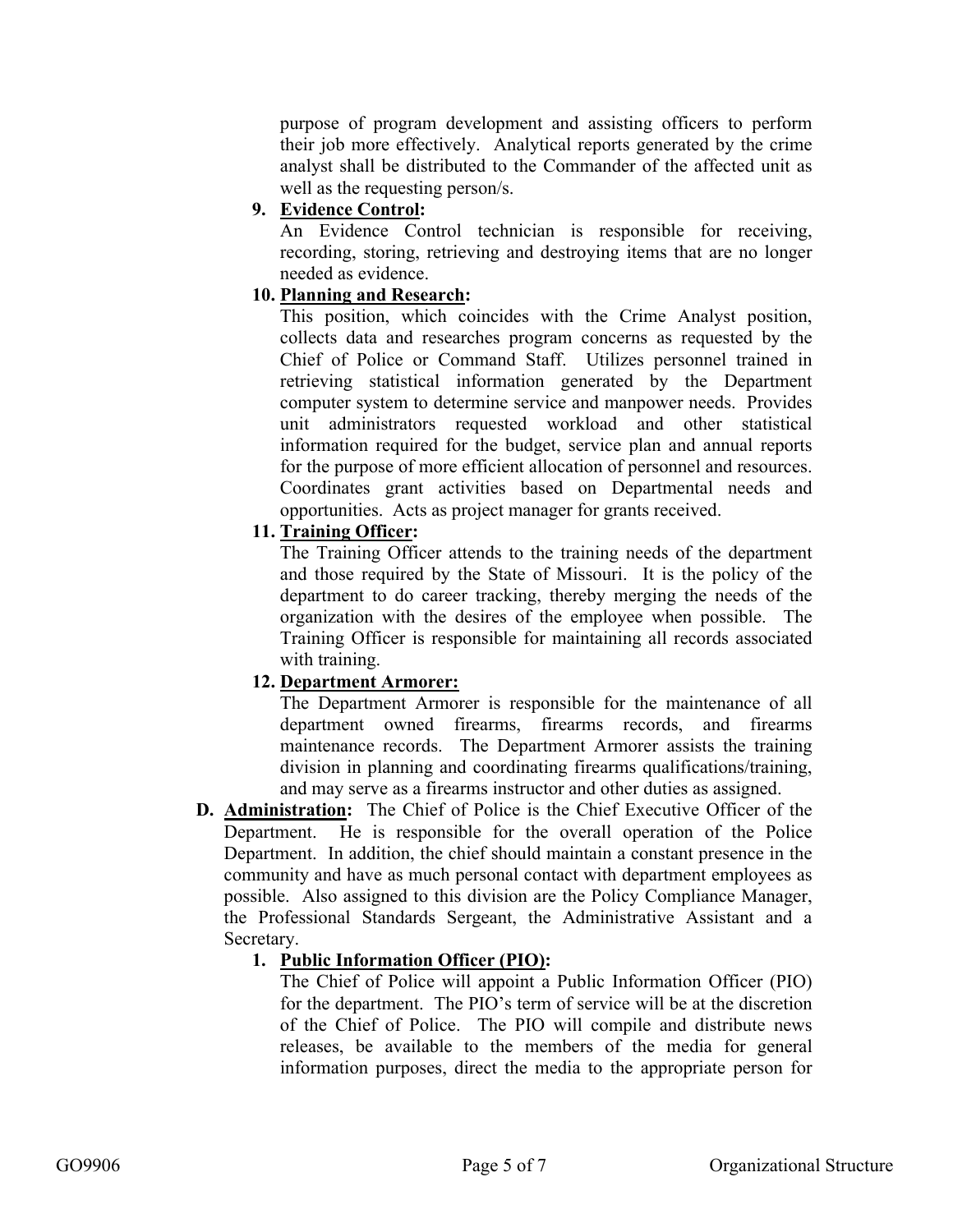specific information as outlined in GO0002 II.B. and coordinate the media at any major event or occurrence as outlined in GO0002 II. B.

**2. Policy Compliance Manager:** 

This position is responsible for creating policy and ensuring compliance department-wide.

#### **3. Professional Standards Sergeant:**

The Professional Standards Sergeant conducts internal investigations concerning the behavior of department personnel. He/she may also conduct background investigations on individuals who are being considered for employment with the department. These investigations are essential to the appropriate discipline of the department's employees, enhance the ability to hire quality personnel, and reduce the exposure to libel suits.

#### **4. Administrative Assistant:**

This position works predominately on duties related to budget preparation and execution. She also works on tasks as assigned by the Chief of Police, supervises the secretary assigned to Administration, and coordinates most activities of the office of the Chief of Police.

#### **5. Secretary:**

Serves as time-keeper for the department, back-up to the Administrative Assistant, and performs clerical tasks as generated by the administrative office.

Chris Connally, Chief of Police

 $\mathcal{L}_\text{max}$  , where  $\mathcal{L}_\text{max}$  and  $\mathcal{L}_\text{max}$  and  $\mathcal{L}_\text{max}$ 

Date